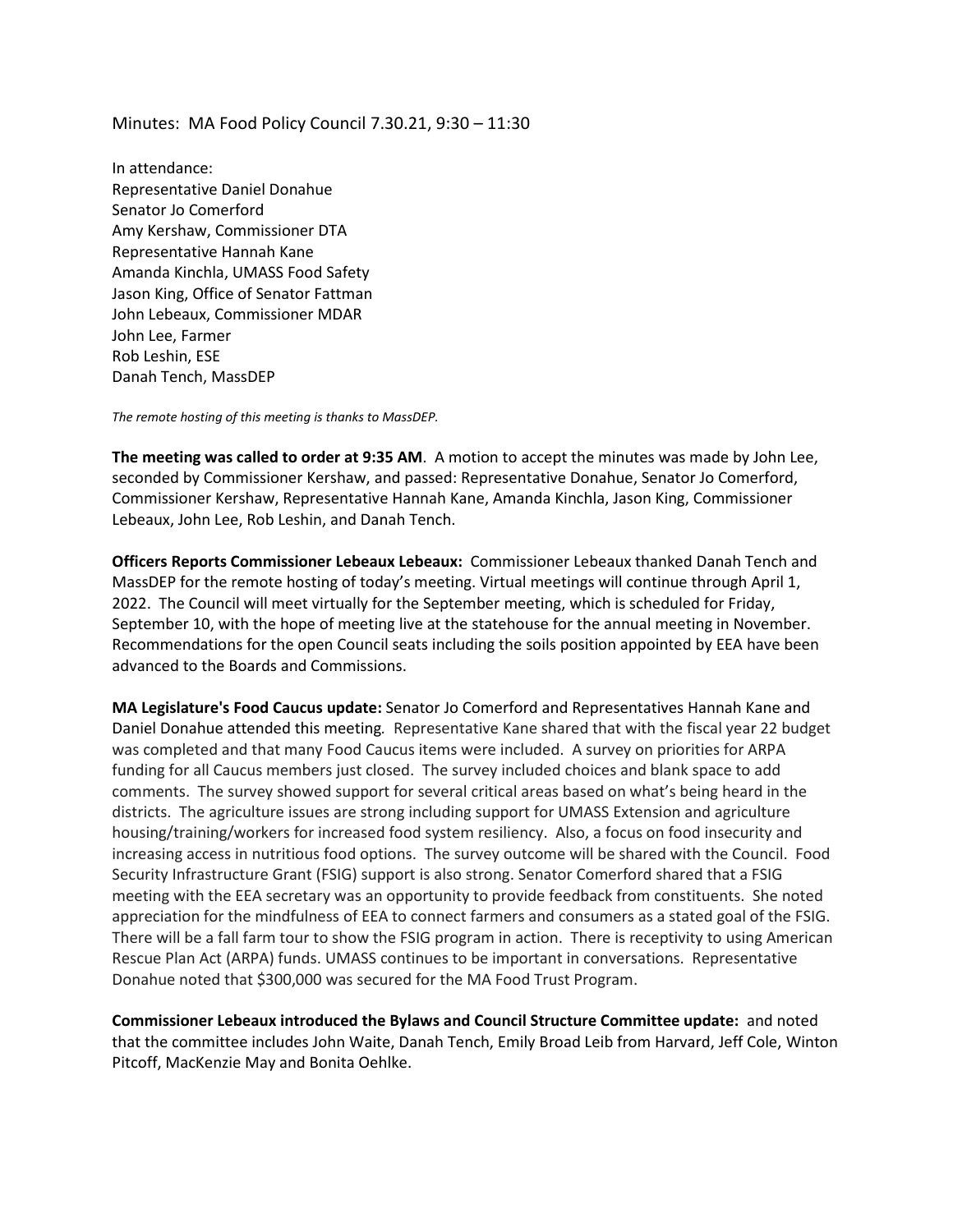## **Bylaws and Council Structure Committee:** Secretary Danah Tench

The committee met on June 16 to discuss several topics including the Council's advisory committee. Through public comment it was clear that the committee could add more diversity and voices to the Council. Additional administrative support would be required, which could be provided by MDAR. The committee could be used to assist the Council on specific tasks for example, identifying how priorities could be addressed such as racial equity. Members of the Council and public comment could help to form the committee, as well as develop its function. The advisory committee provides a path for members of the public to be more involved or even a launching pad for non-agency members to be part of the Council in the future. The final recommendation is to keep the committee. To connect the Council to the committee, some Council members would participate in committee meetings.

The committee discussion led to a Council priorities discussion. Proposed Council priorities include racial equity, climate change and UMASS extension support with HIP and FSIG as food insecurity and infrastructure strategies were discussed. Priorities can be raised organically or through the advisory committee. Priorities are always tied into statutory requirements.

Since other legislation has language to add members to the Council, the bylaws don't need to address the topic at this time.

Representative Kane commented that having actual advocacy from this Council would be important and tangible for this group. A letter or direct advocacy including phone calls and emails would be effective. There are 6,000 bills supported every year and what moves forward is often based on support and advocacy. Letters would make a huge difference. The Collaborative has this as a priority. This is a policy issue rather than a structural issue. In this case, not having a voice at the table from the Council when we're talking about Massachusetts food policy is a missing voice. We can all in our own ways advocate for this.

The Bylaws and Council Structure committee will have a further discussion about how the committee would move forward, as well as specific tasks.

Commissioner Lebeaux suggested that the Council should officially vote on priorities at the next meeting and revisit these points and move towards voting on this year's priorities. There have been very good conversations about how this body can be more impactful.

Representative Kane would encourage the Council to be specific with priorities. Climate change and equity are broad goals and hard to measure progress. In order to evaluate progress, to weigh progress against, there needs to be tangible strategic priorities. Process wise, it would be helpful for the committee or Council members to be suggesting how the priorities can be tangible.

Commissioner Lebeaux agreed that distinct subgoals for tactics are important.

Winton Pitcoff suggested that the Council should be considered the voice of food policy for the state, incorporating food into the larger conversations such as climate change, equity, and housing (how affordable housing siting affects access to fresh affordable food). The food system should be at the table during these discussions.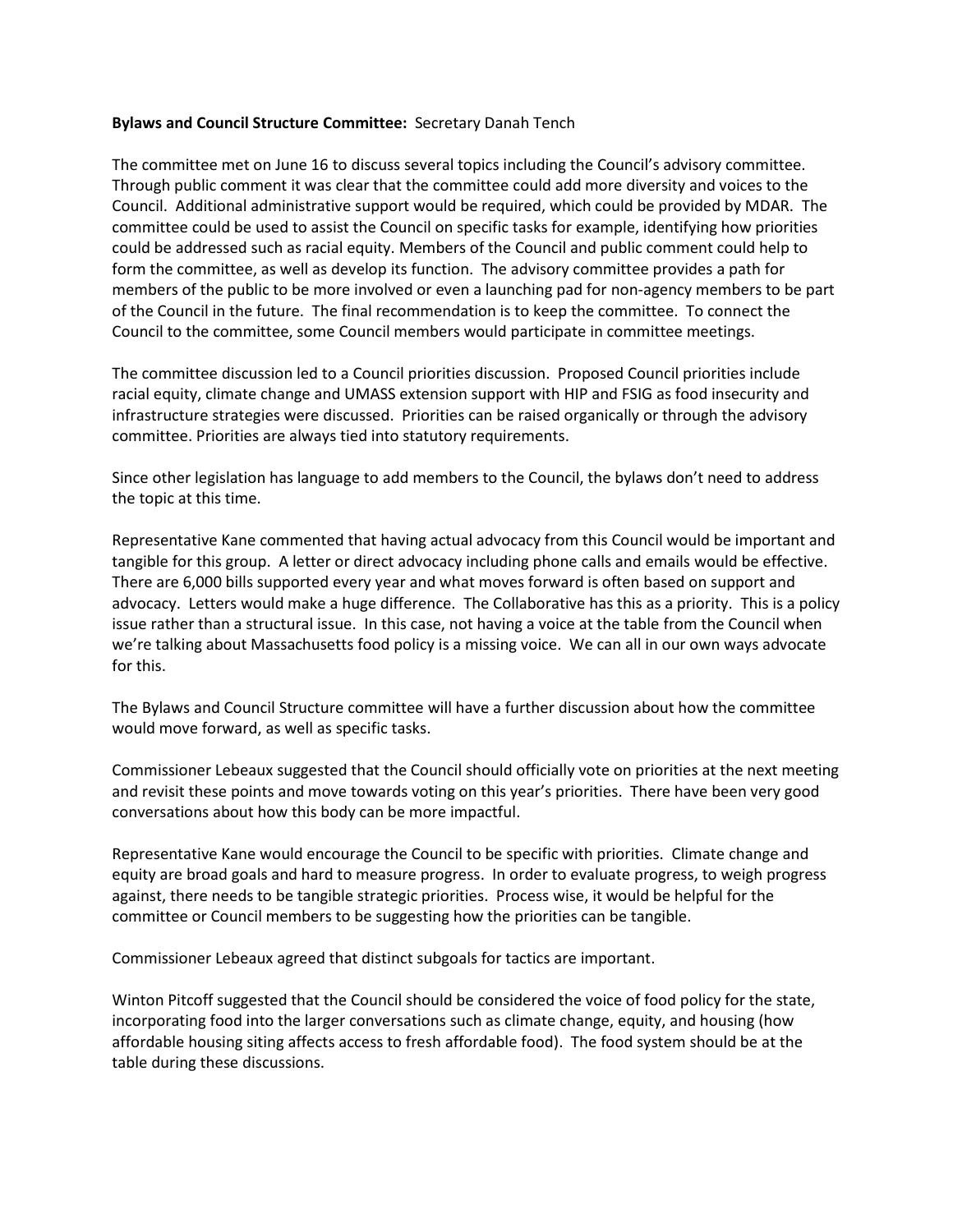**Program:** Oyster market challenges during the pandemic: helping growers and processors explore oyster value added potential while also providing opportunities to address food security, Presenter: Joshua Reitsma, Fisheries and Aquaculture Specialist, Barnstable Cooperative Extension

Commissioner Lebeaux introduced the topic and Josh, sharing that the recent Extension newsletter provided a perfect introduction for today's program. Shortly after the start of the COVID 19 pandemic more than a year ago, sales of oysters plummeted. With the closure of restaurants and little access to their traditional markets, shellfish growers and related businesses were hit hard. Last Fall, Woods Hole Sea Grant (WHSG) and its extension partners at Cape Cod Cooperative Extension (CCCE) received \$100,000 in "Rapid Response" funds from the National Sea Grant Office to respond to the dire needs of the shellfish grower's community and others impacted by COVID 19 closures. The results of this project have meant money in growers' pockets and shucked oysters on the tables of those in need of highquality protein.

MA is the biggest supplier of oysters in our region, with the industry expanding 10% annually. There was always surplus product during the fall. During the pandemic, \$12.5 M was lost. Direct sales were not really an option for most farmers, since state regulations require a dealer license, a difficult process.

The oysters keep growing past 4.5 inches into jumbos. There are few customers that want product that large. It's not easy to open oysters. There is some technology to help process oysters, with a machine called a shell breaker that allows the shell to be chipped so it's easier to insert the knife, to be able to do 1,000 per day which is about 50% faster and 100% less arduous. Oysters had not been used by food banks previously. Pints of frozen meats worked very well. Simple recipes were developed for pantries that may not be fully stocked and using a microwave. Oven fried oysters was a healthy alternative to deep fried oysters. There was an open call to growers who responded with more than could be used. Growers appreciated selling oversize product, and they appreciated helping those in need. This project helped them with morale. A trial is also ongoing to explore the long-term potential of value-added product and tried at three retailers. Feedback so far seems positive to consider providing frozen shucked oysters in the long term.

Oyster stuffing with cranberries was explored as a value-added product. It's hard to remove shell fragments, so this trial was not successful. Some equipment would be helpful. There is lots of interest in smoked oysters. A trial with a north shore processing center is encouraging, with a smoked oyster spread, and oysters Rockefeller.

The pilot proved that shucked oysters were of interest to consumers. Food banks asked for more. With funding from the MA Aquaculture Association, funding for a second phase began. The project will last through the winter. Two of the four processors from the first pilot will continue to shuck oysters. A fifth processor received FSIG funds. The infrastructure support was critical.

The oyster market has largely rebounded, and prices are starting to creep up, but there is worry about what might happen this fall, but hopefully some infrastructure will be in place to move this secondary market.

Q: If the market returns to normal, will there be an adequate supply of jumbos? A: A survey showed that at least a million oysters go to waste and doesn't meet the half shelf market requirements, so even without the pandemic, there will be a need for value-added. A million oysters is about 33,000 pounds of oyster meat, so it's substantial.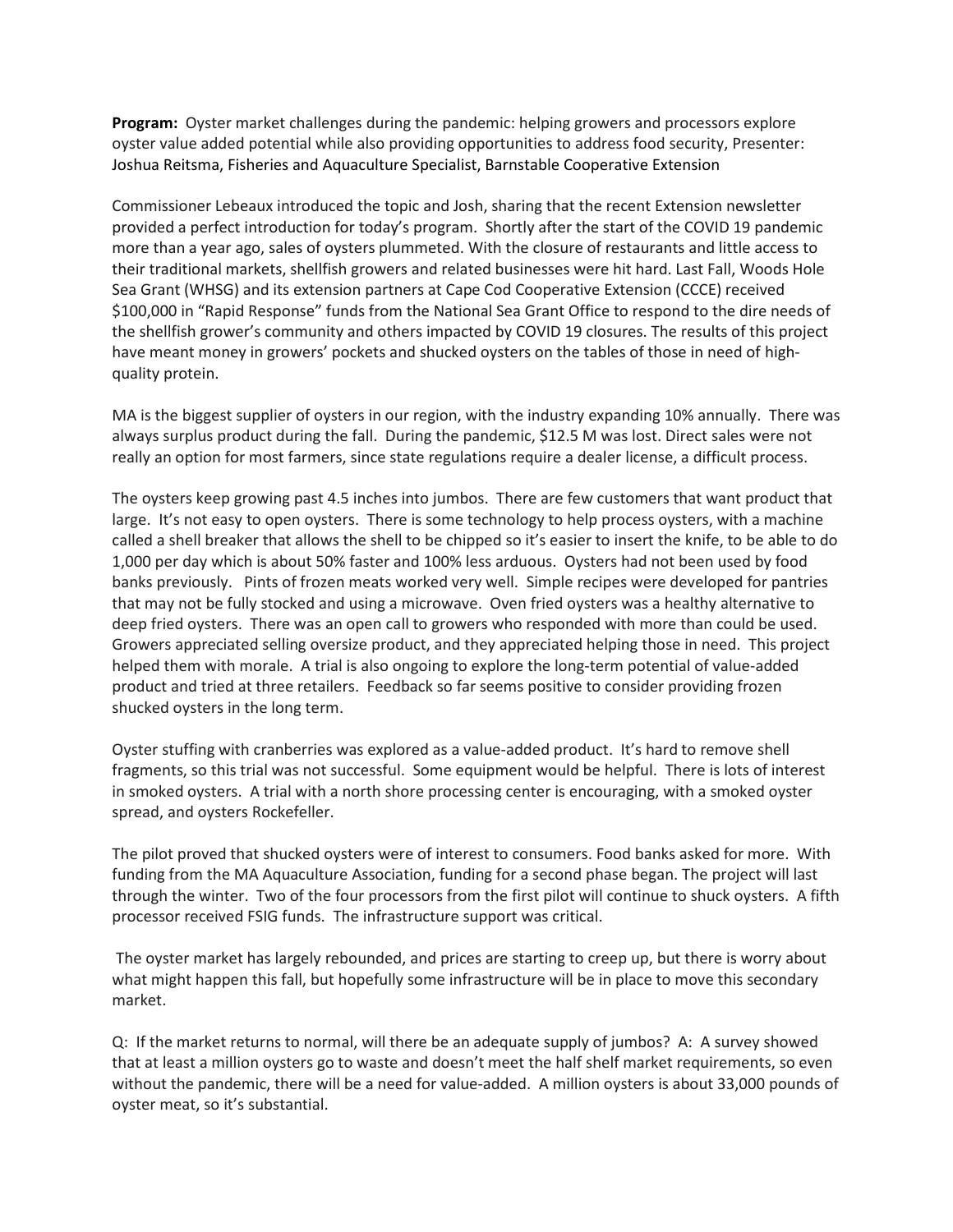Comment: This is a very encouraging report for the growers and their employees. Pre-pandemic, aquaculture was the fastest growing sector of Massachusetts. Sales are returning to normal.

Q: What about climate change? A: Climate change could pose a problem with hatchery and seed issues but those tend to be in controlled situations. For the grow out, there are potential problems, especially with diseases in the environment and fouling issues. In terms of growth, oysters grow faster in warmer water. There are challenges with algae blooms that effect sales and also juvenile oysters. It's an adaptable industry though and will be here for a while.

Q: (Amanda Kinchla): From a research angle, exploring non-thermal techniques and technology that control disease and improve product quality are topics of interest. (Those technologies also make it easier to extract the meat).

Comment: Everyone watched how COVID affected industries, this example shows a product that had very little value during the pandemic with restaurants shuttered, being transformed into a nutritious value-added product, and supporting food access and consumer trials.

## **MA Food System Collaborative,** Winton Pitcoff, New England Feeding New England, and other topics

An update on the Collaboratives mirrors the legislative update earlier in this meeting. It was good news that \$15M is included in the governor's budget. Additional funds via the American Rescue Plan Act (ARPA) are available to municipalities. The capital budget included \$200,000 for a state farm action plan. Winton testified regarding climate change, the FSIG task force and next steps. The Collaborative is supporting ongoing work on food system literacy and projects that are happening locally with respect to food system education and after school activities that are examples for an advocacy campaign to mandate food literacy in classrooms around the state. They are also working with local food policy councils on structural or policy issues. They are exploring the development of a supply chain map, for a better sense of where resources are regarding food storage, distribution, processing and to understand where investments are needed. HIP is running very well thanks to DTA, the Governor's funding support and the legislature. There are no worries about interruptions due to funding. This year's numbers were up 65% over the past. Thanks to Commissioner Kershaw, Mia and Brittany, the program has turned into the program we all envisioned.

Commissioner Kershaw thanked the Collaborative and MDAR.

NE Feeding NE is a six-state partnership planning process to build the resiliency and capacity of the region – how can we supply 30% of the region's food by 2030? Questions include what do we produce well, what are benchmarks, what are the demands, and what are our capacities. Massachusetts has a lot of the eaters, and a high production of seafood. This project is in a research stage, with more researchers needed.

A new project of the Collaborative is to build a network of BIPOC producers. Norris Guscott is the Collaborative's new Equity Policy Network Manager. He has worked for ten years in research on urban agriculture, policy, and spearheading equity. He led the city of Lynn's food security task force including city wide food deliveries, centralizing food distribution, and diverse produce offering. Lynn's has 1.5 acres of urban agriculture, in addition to community gardens. He shared that there are organizations or working groups organizing BIPOC farmers to advocate around equity, agriculture and policy. Not only is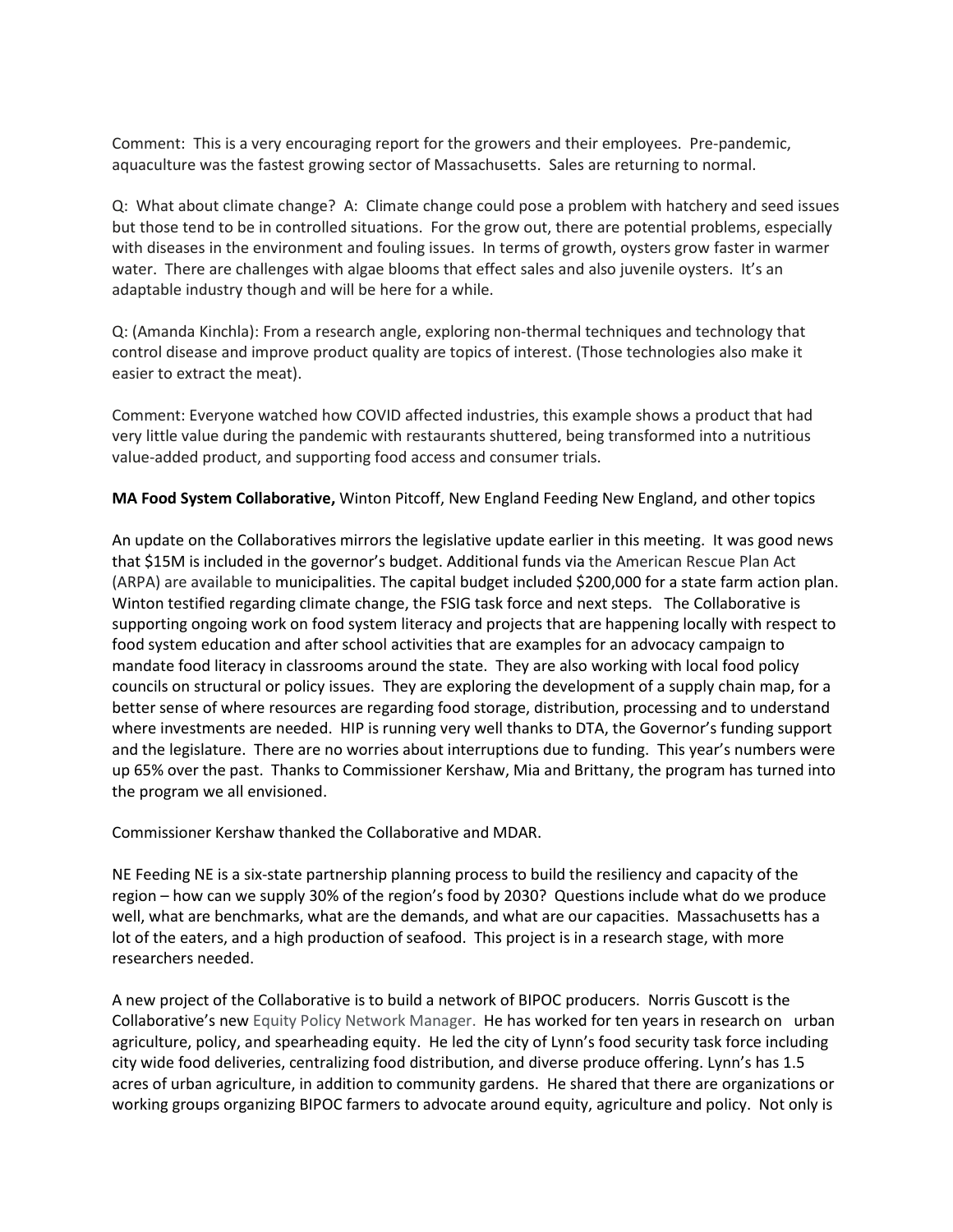this a public health issue and economic issues, but BIPOC farmers make up less than 1.5% of the farmers. This is a moral issue we should be addressing. Thanks to COVID, the food system has been exposed nationally especially for BIPOC residents. It's time to build a network to educate and advocate for BIPOC farmers and for their operations to be sustainable and equitable.

**MA Food Policy Council member updates:** Council members share priority projects, topics, and issues relevant to their work, the Council, and the MA Local Food Action Plan

Commissioner Kershaw and Rob Leshin helped distribute meals at the Malden School system, a FSIG recipient that used funds for a new food truck which brings summer meals to the recipients where they are. Kids line up and receive their lunch, and then the truck goes to multiple other locations, instead of having the families drive to the schools. The FSIG has been important to bring healthy meals to kids during the summer when school's not in session.

Commissioner Kershaw noted appreciation for the oyster program and how it is linked to food access and food security.

Rob Leshin thanked the Food Security Task Force for including schools as part of the FSIG. An important solution has been to get the food to meal sites in both rural and city schools. Malden will now apply for the USDA snack summer program, offering new meal options for the students of Malden. Visiting the Malden site shows a result of the FSIG purchases.

Rob shared that with universal meals available the past 1.5 years, USDA announced that they will continue the program for the rest of the year. A state bill has been sponsored that addresses important issues for school lunch including meal debt, lunch shaming and encouraging schools to early eligibility provisions (H 715 An Act to Promote Student Nutrition).

MassDEP will be announcing a stakeholder meeting in anticipation of draft solid waste regulations for public comment.

## **Announcements**

Next week is farmers markets wee[k https://www.mass.gov/service-details/farmers-markets](https://www.mass.gov/service-details/farmers-markets) in Massachusetts. HIP benefits can be used at farmers markets by HIP clients. Commissioner Lebeaux will be visiting several across the state and is pleased that he will be joined by several USDA regional leaders in one of the market visits, Truro. It's a good opportunity to recognize this sector that supports the MA Local Food Action Plan.

August 6, New England Honey Bee Update, *Lunch and Learn* Series [Details here.](https://www.mass.gov/doc/new-england-honey-bee-update-lunch-and-learn-series/download)

September 10, Food Policy Council meeting, 9:30 – 11:30 (virtual)

September 17 – October 3, 2021, Eastern States Exposition (The Big E) https://www.easternstatesexposition.com/

October 1, New England Honey Bee Update, *Lunch and Learn* Series [Details here.](https://www.mass.gov/doc/new-england-honey-bee-update-lunch-and-learn-series/download)

December 8, SAVE THE DATE: 2021 Massachusetts Food System Forum: